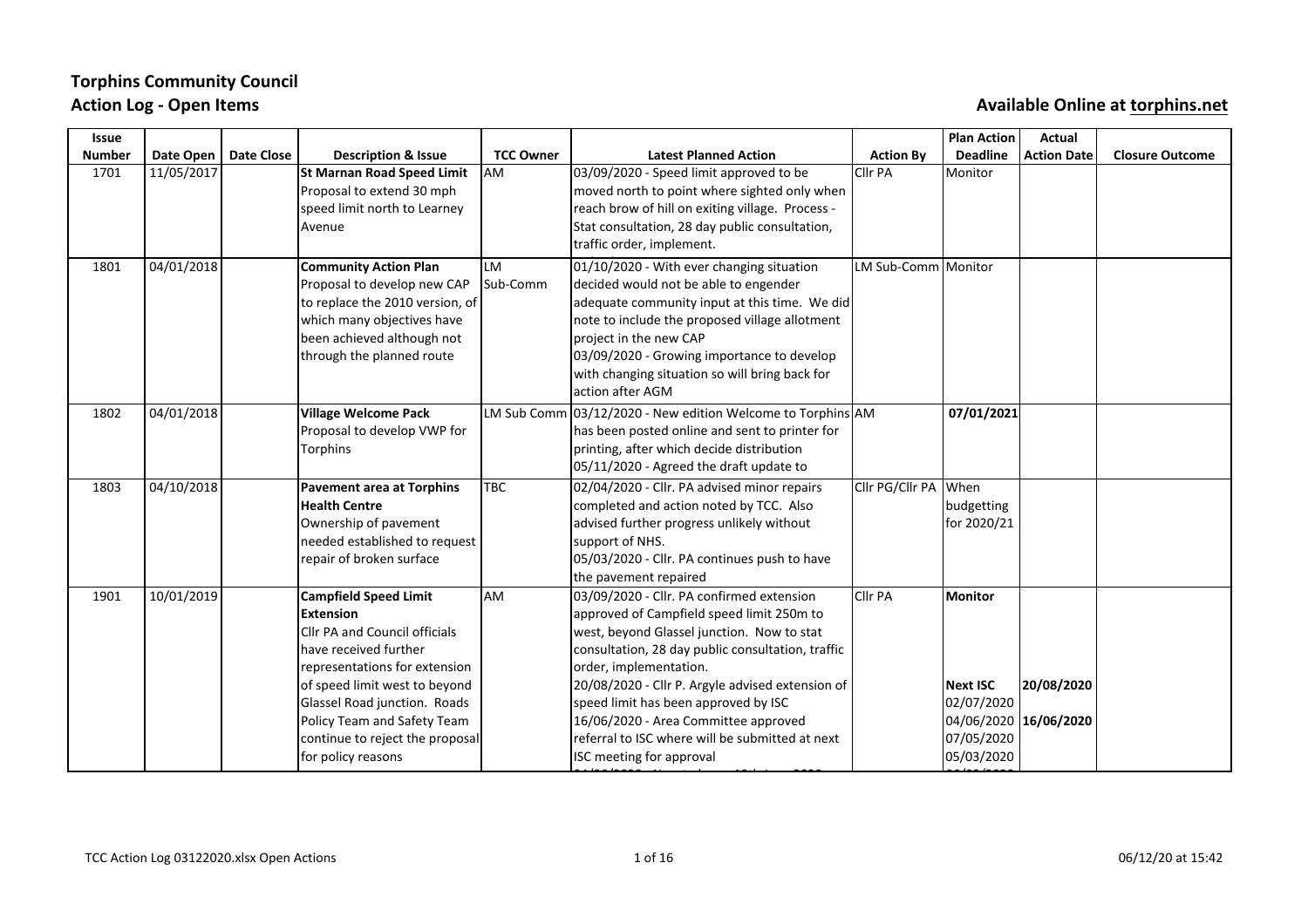## **Torphins Community Council** Action Log - Open Items **Auxiliable** Online at torphins.net

| Issue         |            |                   |                                                         |                  |                                                                                                                  |                  | <b>Plan Action</b> | Actual             |                        |
|---------------|------------|-------------------|---------------------------------------------------------|------------------|------------------------------------------------------------------------------------------------------------------|------------------|--------------------|--------------------|------------------------|
| <b>Number</b> | Date Open  | <b>Date Close</b> | <b>Description &amp; Issue</b>                          | <b>TCC Owner</b> | <b>Latest Planned Action</b>                                                                                     | <b>Action By</b> | <b>Deadline</b>    | <b>Action Date</b> | <b>Closure Outcome</b> |
| 1902          | 24/04/2019 |                   | <b>Sale of Schoolhouse</b>                              | lam              | 05/11/2020 - Sale in process toward                                                                              | <b>Clir PA</b>   | 07/01/2021         |                    |                        |
|               |            |                   | The Torphins School House                               |                  | completion                                                                                                       | Aberdeenshire    |                    |                    |                        |
|               |            |                   | has been on the market for                              |                  | 01/10/2020 - Area Committee has advised legal Council                                                            |                  |                    |                    |                        |
|               |            |                   | many years. TCC believes the                            |                  | team to accept recommended offer and                                                                             |                  |                    |                    |                        |
|               |            |                   | sale by Aberdeenshire Council                           |                  | proceed to close of sale. TCC expressed                                                                          |                  |                    |                    |                        |
|               |            |                   | should be a high priority. The                          |                  | pleasure and Cllr PA confirmed agreement on                                                                      |                  |                    |                    |                        |
|               |            |                   | matter has been frequently                              |                  | destination of funds for Torphins.                                                                               |                  |                    |                    |                        |
|               |            |                   | raised over many years and                              |                  | 03/09/2020 - Offers received, closing date set,                                                                  |                  |                    |                    |                        |
|               |            |                   | most recently by email on 24                            |                  | and decision on acceptance of recommended                                                                        |                  |                    |                    |                        |
|               |            |                   | April 2019 to Marr Area                                 |                  | offer at Area Comm 29/09/2020                                                                                    |                  |                    |                    |                        |
| 1903          | 02/05/2019 |                   | <b>Learney Hall Curtains</b>                            | lwm              | 03/12/2020 - Secretary has written to Tim                                                                        | Cllr PG          | 07/01/2021         |                    |                        |
|               |            |                   | The curtains in the Learney                             |                  | Stephen for update and Cllr PG sent reminder.                                                                    | lwm.             |                    |                    |                        |
|               |            |                   | Hall are worn out and                                   |                  | Response received 4/12/20 (Actually lining was                                                                   |                  |                    |                    |                        |
|               |            |                   | dilapidated, requiring repair or                        |                  | removed some time ago before the cleaning).                                                                      |                  |                    |                    |                        |
|               |            |                   | replacement. The matter has                             |                  | "In answer to your query, Aberdeenshire Council has                                                              |                  |                    |                    |                        |
|               |            |                   | been first raised in 2014 and                           |                  | undertaken some light cleaning of the curtains.                                                                  |                  |                    |                    |                        |
|               |            |                   | the latest phase started with                           |                  | Unfortunately the lining did not survive the light cleaning                                                      |                  |                    |                    |                        |
|               |            |                   | Aberdeenshire raising a                                 |                  | process - and we are now obtaining a quote for a                                                                 |                  |                    |                    |                        |
|               |            |                   | Purchase Order in April 2019                            |                  | possible new lining for the curtains that cover the                                                              |                  |                    |                    |                        |
|               |            |                   | after TCC independently<br>obtained and offered a quote |                  | windows. You may be interested to note that we also                                                              |                  |                    |                    |                        |
|               |            |                   |                                                         |                  | looked at other curtains in the small hall and made the                                                          |                  |                    |                    |                        |
|               |            |                   |                                                         |                  | decision that they were no longer fit for use, and we are                                                        |                  |                    |                    |                        |
|               |            |                   |                                                         |                  | in the process of procuring new ones.                                                                            |                  |                    |                    |                        |
|               |            |                   |                                                         |                  | We are about to rehang the curtains (minus liners) as<br>that's probably best for them - and we hope to have the |                  |                    |                    |                        |
|               |            |                   |                                                         |                  | linings fitted prior to the hall reopening - though at this                                                      |                  |                    |                    |                        |
|               |            |                   |                                                         |                  | stage I can't give you a date for that.                                                                          |                  |                    |                    |                        |
|               |            |                   |                                                         |                  | It is probably worth me highlighting that whilst it is my                                                        |                  |                    |                    |                        |
|               |            |                   |                                                         |                  | intention to reline the curtains, all council expenditure is                                                     |                  |                    |                    |                        |
|               |            |                   |                                                         |                  | currently under careful scrutiny as a result of financial                                                        |                  |                    |                    |                        |
|               |            |                   |                                                         |                  | pressure caused as a result of the pandemic, and                                                                 |                  |                    |                    |                        |
|               |            |                   |                                                         |                  | ultimately the Halls team will have to get formal                                                                |                  |                    |                    |                        |
|               |            |                   |                                                         |                  | permission for this work once we have a quotation."                                                              |                  |                    |                    |                        |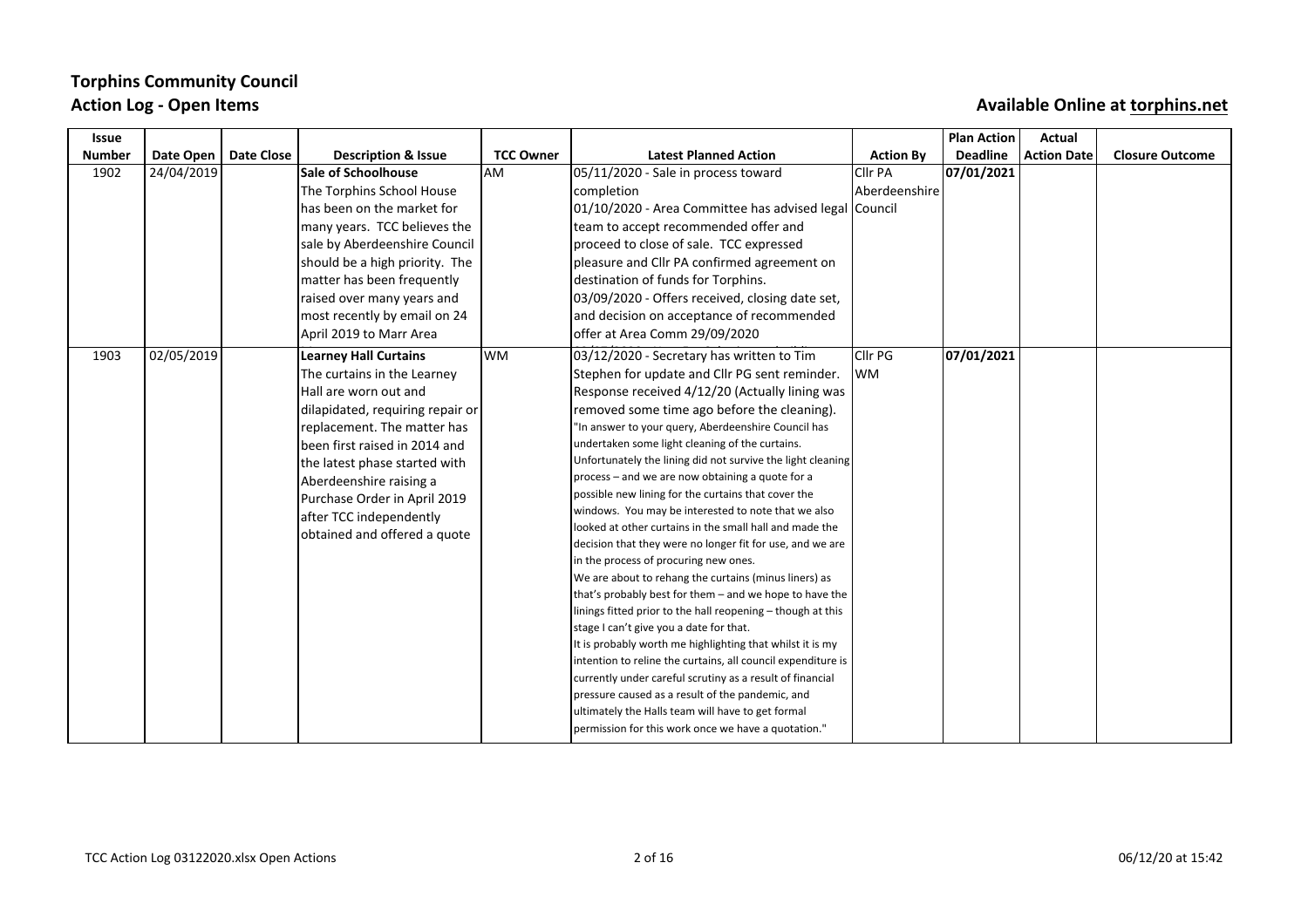# **Torphins Community Council**

### Action Log - Open Items **Auxiliable** Online at torphins.net

| <b>Issue</b>  |            |                   |                                |                  |                                                         |                  | <b>Plan Action</b> | <b>Actual</b>      |                        |
|---------------|------------|-------------------|--------------------------------|------------------|---------------------------------------------------------|------------------|--------------------|--------------------|------------------------|
| <b>Number</b> | Date Open  | <b>Date Close</b> | <b>Description &amp; Issue</b> | <b>TCC Owner</b> | <b>Latest Planned Action</b>                            | <b>Action By</b> | <b>Deadline</b>    | <b>Action Date</b> | <b>Closure Outcome</b> |
| 1905          | 04/07/2019 |                   | Footpath South of Waulkmill    | <b>WM</b>        | 03/12/2020 - Some area cleared and fence                | Cllr PA          | 07/01/2021         |                    |                        |
|               |            |                   | <b>Bridge</b>                  |                  | quote received - expect to complete work while WM       |                  |                    |                    |                        |
|               |            |                   | The footpath at the south side |                  | funding available                                       |                  |                    |                    |                        |
|               |            |                   | of the Aberdeenshire owned     |                  | 01/10/2020 - Farmer has agreed to clear area            |                  |                    |                    |                        |
|               |            |                   | Waulkmill Bridge is a right of |                  | for materials and work and TPG organising               |                  |                    |                    |                        |
|               |            |                   | way but passes through a       |                  | orders and volunteers depending on current              |                  |                    |                    |                        |
|               |            |                   | working farm yard, creating    |                  | circumstances.                                          |                  |                    |                    |                        |
|               |            |                   | risk and muddy conditions      |                  | 24/08/2020 - TPG received confrimation from             |                  |                    |                    |                        |
|               |            |                   | underfoot.                     |                  | Aberdeenshire they are ready to pay when                |                  |                    |                    |                        |
|               |            |                   |                                |                  | work starts. TPG contacting farmer to confirm           |                  |                    |                    |                        |
|               |            |                   |                                |                  | when site to be cleared for work.                       |                  |                    |                    |                        |
| 1907          | 03/10/2019 |                   | Potholes Innermarkie Wynd      | CR               | 02/04/2020 - Per Cllr PA added to repair budget Cllr PG |                  | 2020               |                    |                        |
|               |            |                   | Reported on Council website    |                  | for 2020/21                                             |                  |                    |                    |                        |
|               |            |                   | but still not repaired         |                  | 05/03/2020 - No progress                                |                  |                    |                    |                        |
|               |            |                   |                                |                  | Pothole observed on new surface at south of             |                  |                    |                    |                        |
|               |            |                   |                                |                  | Learney Hill road to be reported on website             |                  |                    |                    |                        |
| 1909          | 03/10/2019 |                   | Core Path exit to road at      | lwm              | 04/06/2020 - Delay due to COVID-19                      | lwm              | 2020               |                    |                        |
|               |            |                   | <b>Wester Beltie</b>           |                  | 05/03/2020 - Roads Dept reviewing proposals             |                  |                    |                    |                        |
|               |            |                   | The Core Path on the former    |                  | with Steve Gray                                         |                  |                    |                    |                        |
|               |            |                   | railway line has a ramp to the |                  | 06/02/2020 - Steve Gray reviewing options               |                  |                    |                    |                        |
|               |            |                   | road at Wester Beltie. TCC     |                  | following meeting with WM at site.                      |                  |                    |                    |                        |
|               |            |                   | received a concern from a      |                  | 09/01/2020 - Steve Gray of AC has requested             |                  |                    |                    |                        |
|               |            |                   | resident about the steep and   |                  | explanation and proposals from WM. WM will              |                  |                    |                    |                        |
|               |            |                   | unsafe exit to the road        |                  | meet SG on site in January and correspond as            |                  |                    |                    |                        |
|               |            |                   |                                |                  | necessary                                               |                  |                    |                    |                        |
| 1910          | 03/10/2019 |                   | <b>Park Pavilion</b>           | <b>ED</b>        | 05/11/2020 - Pavilion is re-opening. Live Life          | Cllr PA          | 07/01/2020         |                    |                        |
|               |            |                   | The deteriorating condition of |                  | Aberdeenshire aware of issues and seriously             |                  |                    |                    |                        |
|               |            |                   | the park pavilion needs        |                  | reviewing updated quotation and how to fund.            |                  |                    |                    |                        |
|               |            |                   | attention to maintain the      |                  | $\vert$ 01/10/2020 - Life llfe Aberdeenshire developing |                  |                    |                    |                        |
|               |            |                   | building in proper working     |                  | reopening and improvement plan for pavilions            |                  |                    |                    |                        |
|               |            |                   | lorder                         |                  | and noting issues at Torphins will include on the       |                  |                    |                    |                        |
|               |            |                   |                                |                  | plan hoped to be available October.                     |                  |                    |                    |                        |

07/05/2020 - Discovering the Company of Live of Live Aberdeen plans of Live Aberdeen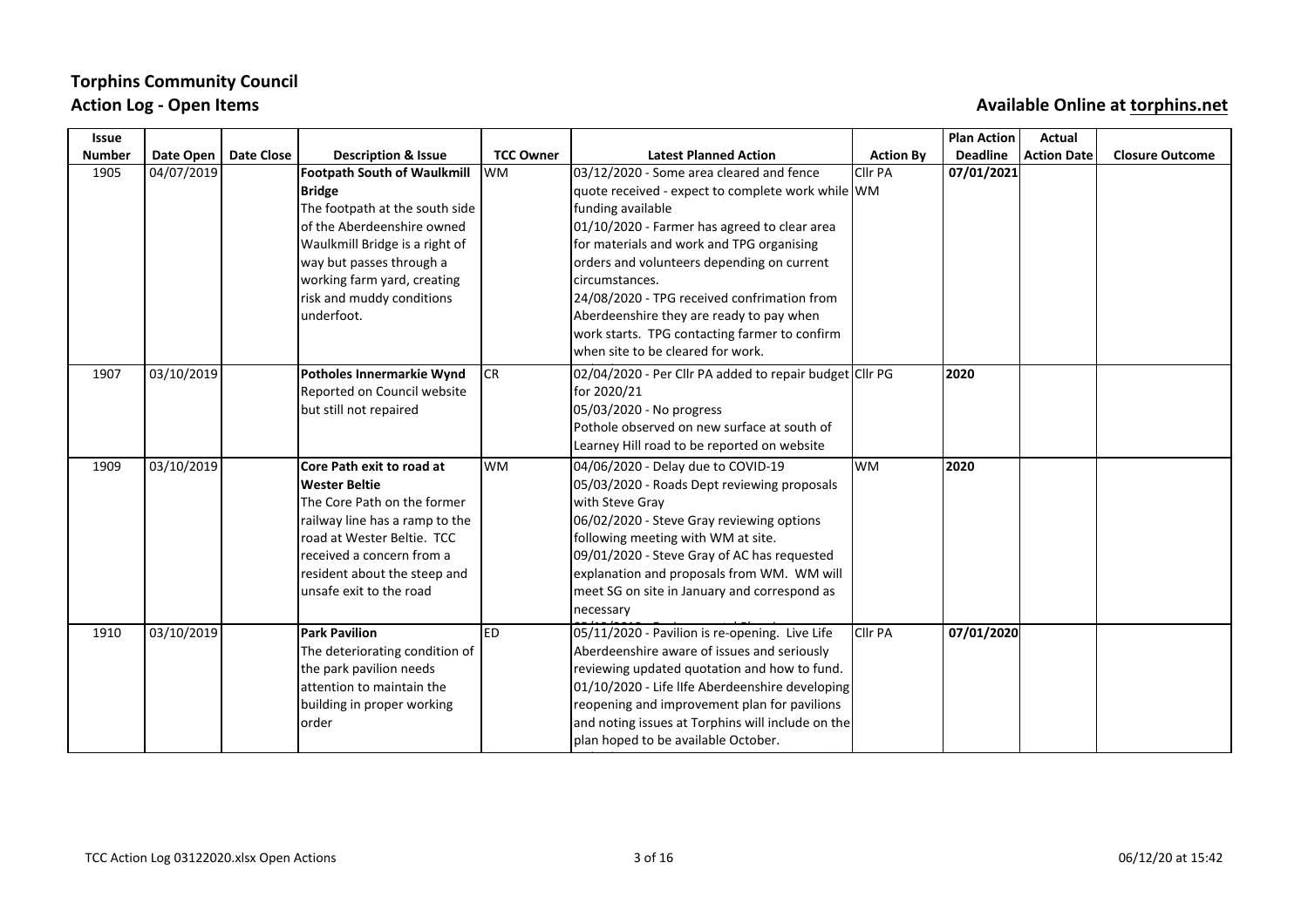## **Torphins Community Council** Action Log - Open Items **Auxiliable** Online at torphins.net

| <b>Issue</b>  |            |            |                                 |                  |                                                 |                  | <b>Plan Action</b> | Actual             |                        |
|---------------|------------|------------|---------------------------------|------------------|-------------------------------------------------|------------------|--------------------|--------------------|------------------------|
| <b>Number</b> | Date Open  | Date Close | <b>Description &amp; Issue</b>  | <b>TCC Owner</b> | <b>Latest Planned Action</b>                    | <b>Action By</b> | <b>Deadline</b>    | <b>Action Date</b> | <b>Closure Outcome</b> |
| 1912          | 07/11/2019 |            | <b>Park Drainage</b>            | ED               | 02/07/2020 - Cllr PA advised impacted by        | Clir PA          | <b>Monitor</b>     |                    |                        |
|               |            |            | The planned work at the         |                  | COVID-19 but will provide update at next        |                  |                    |                    |                        |
|               |            |            | eastern end of the park has     |                  | meeting                                         |                  |                    |                    |                        |
|               |            |            | not been addressed and          |                  | 04/06/2020 - Cllr PA raised matter at Area      |                  |                    |                    |                        |
|               |            |            | during recent wet weather       |                  | Comm and Live Life to investigate and report on |                  |                    |                    |                        |
|               |            |            | there has been flooding at the  |                  | park proposals but drainage delayed             |                  |                    |                    |                        |
|               |            |            | south east corner on the old    |                  | 07/05/2020 - See Live Life Aberdeenshire        |                  |                    |                    |                        |
|               |            |            | railway line core path          |                  | minute for requested planning of park           |                  |                    |                    |                        |
|               |            |            |                                 |                  | improvement - feedback next meeting.            |                  |                    |                    |                        |
| 1913          | 07/11/2019 |            | <b>Village Notice Board Map</b> | lwm              | 05/11/2020 - Quotations reviewed for new map WM |                  | 07/01/2021         |                    |                        |
|               |            |            | The map in the notice board is  |                  | in TRESPA material. Size 1200 x 800 accepted.   | lcr              | 03/12/2020         |                    |                        |
|               |            |            | faded and needs replaced        |                  | Soft copy to be updated (CR) and submitted      |                  |                    |                    |                        |
|               |            |            |                                 |                  | (WM) to supplier WagDesign.                     |                  |                    |                    |                        |
| 1914          | 05/12/2019 |            | Community Council Boundary WM   |                  | 03/12/2020 - See minutes. New Inchmarlo         | lwm              | 07/01/2021         |                    |                        |
|               |            |            | <b>Review</b>                   |                  | Brathens & Glassel CC formed. Community         |                  |                    |                    |                        |
|               |            |            | Feughside West Community        |                  | consultation for Glassel boundary of TCC now    |                  |                    |                    |                        |
|               |            |            | Council are considering         |                  | to be conducted under Marr Area auspices.       |                  |                    |                    |                        |
|               |            |            | changes to their boundary,      |                  | 02/07/2020 - FDWCC has requested delay          |                  |                    |                    |                        |
|               |            |            | including proposal to include   |                  | consultation until new CC are established       |                  |                    |                    |                        |
|               |            |            | Inchmarlo in TCC area.          |                  | 04/06/2020 - Properties at Glassel for          |                  |                    |                    |                        |
|               |            |            |                                 |                  | consultation now identified. Next meeting to    |                  |                    |                    |                        |
|               |            |            |                                 |                  | decide consultation action and consider         |                  |                    |                    |                        |
|               |            |            |                                 |                  | western boundary as well prior advising Area    |                  |                    |                    |                        |
|               |            |            |                                 |                  | letc                                            |                  |                    |                    |                        |
|               |            |            |                                 |                  |                                                 |                  |                    |                    |                        |